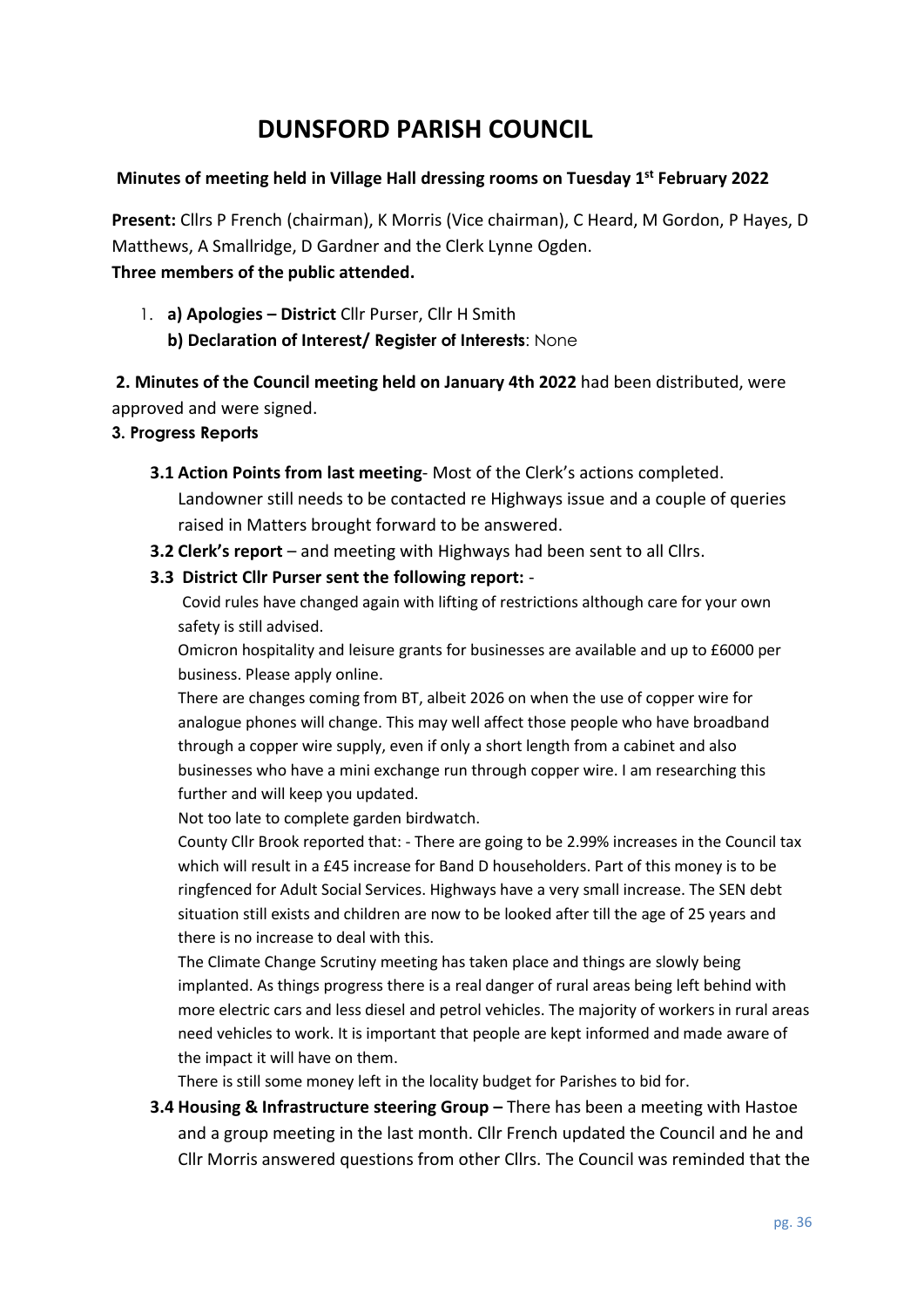purpose of the Housing & Infrastructure group was to oversee the process rather than push any particular actions forward. This would help ensure that Dunsford can have a say in how things progress. An update will be published on the website and noticeboards. **Action Cllr French/Clerk**

- **3.5 Emergency Planning Steering Group –**Cllr Heard reported that a meeting will take place on February 15<sup>th</sup>. . **Action Cllr Heard**
- **3.6 Recreation & Environment Steering Group –** It was decided that this group should be put on hold for the present and will be revisited in the future. **Cllr Hayes**
- **3.7 Climate Emergency Steering Group At the last meeting it was recommended that** the name be changed to The Dunsford Climate Initiative and this was accepted by the Council. Cllr Gordon has agreed to redraft Dunsford's Climate Emergency Statement and link the points with tasks that are measurable. Alison Arnold will help to produce an article for the magazine each month. This will be sent to the Clerk to submit with the Council news. **Cllrs French/Gordon and Alison Arnold**
- **3.8 Reports from other meetings attended by Cllrs** –

**1**. Cllr French attended a meeting with the Local Police. 12 Council reps. Attended and 3 policemen. Our link is John Ross.

**2**. Cllr Heard went to the Village Hall meeting and reported that the management committee will make a charge of £5 to the Council for the use of power and water to the Village Green once a year to clean the play equipment.

**3**. Cllr Matthews reported that he had heard from the Landowner at Thomas Cross and that he was still open to negotiation about a place for a carpark.

### **4.Correspondence: - List of correspondence received by email listed overleaf.**

A letter of complaint has been received by the Council. The Clerk has acknowledged receipt and has circulated the letter to all Councillors. It will be dealt with in accordance with the recommended Complaints Procedure.

**5. Finance 5.1.C/A £8048.84 as at 21/01/2022 BBI/A £1825.60 as at 10/01/2022 Income** – Dunsford Book sale - £15 and DWT contribution to dog bin emptying -£223.65 **The Council resolved to pay the following invoices: -**

**5.2.** Clerk's Salary – 4 weeks x 10 hours a week - Gross pay £460 Net pay to Clerk £368 + expenses of £29.49 Total to Clerk **- £397.49 chq 1427 5.3.** Elliott Fairs – Lengthsman duties (January) - **£125 chq 1428 5.4.** The Clerk presented the Q3 reconciliation and it was signed by the Chairman **5.5** The Council discussed whether to join CPRE (Campaign to Protect Rural England) and it was decided that there was not enough support for now from the Council to go ahead with this.

**5.6** Mr C Robin – Renumeration for materials bought to re -site the noticeboard - **£15 chq 1429**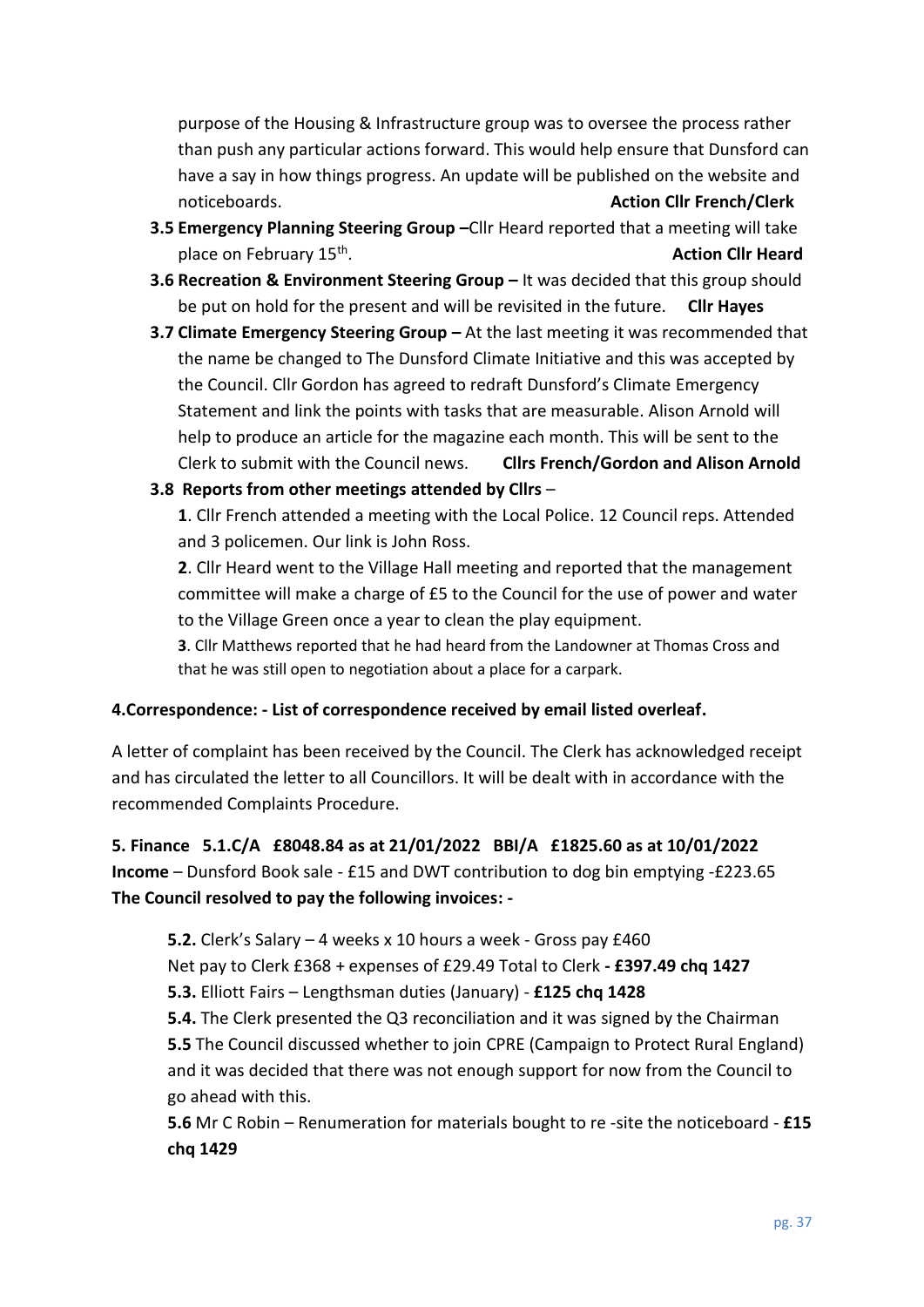**6.Village Green Report** –Cllr Matthews reported that the Village Green is not being used much at the moment because of the weather but everything was fine. Nothing to report on the shelters for the bins. The tree pruning has been postponed due to the advice of the first person to give a quote. The other two companies were notified and are willing to be contacted in future. **Action /Cllrs Matthews/Morris**

**7. Planning: - Applications 7.1 – Teignbridge 21/02739/**CONSLT Pole near to Kelland Copse – Electricity works **7.2 – Teignbridge 22/00059/NPA** Westview farm – Application for Prior Approval under Part 3 Class Q (a) and (b) and paragraph W of the GDPO for change of use of agricultural building to five dwellings **Decisions - None**

**8. Platinum Jubilee Celebrations (June 2nd – 5th 2022) –** This discussion was brought forward and Standing Orders were suspended to allow for discussion. It was decided that a working group would be formed to plan and formalise events but it is hoped that various events will take place on all four days. Cllr Morris will represent the Council and the following members of the public have agreed to be involved – Ilona English, Janet Beech and Susie Ursell. Any other people who would like to be involved are very welcome. The Clerk was asked to make sure information was put in the Parish magazine. **Cllr Morris/Clerk**

**9. Policy Review-** The Council discussed and agreed the wording for the Voting section of the Standing Orders. Another section will be addressed next meeting. **Action Clerk**

**10. Lengthsman –** The Clerk read out the lengthsman's report for January. This will be shared with Highways at the meeting next week. **Action Clerk Action Clerk** 

**11. Annual Parish Meeting –** The Council is exploring whether it would be appropriate to hold this event this year. Currently, a provisional date is an evening in the week beginning April 4<sup>th</sup>.

**12. Training –** sessions available from DALC had been made available to all Cllrs. Cllr Smith had made the Clerk aware that she would like to attend some training and the Council approved they would fund this. **Action Clerk** approved they would fund this.

**13. Garden Party Nomination –** The Council agreed to put forward John Saunders name, as past chairman, to DALC as their nomination for the Buckingham Palace Garden Party.

**14. Matters Brought Forward by the Chairman – None**

**15. Date of next meeting Tuesday March 1st 2022** in the Village Hall Dressing rooms. **There being no other business, the Chairman closed the meeting at 9.45 pm**

**Signed as a true record……………………………………………………. Cllr P French (Chairman)**

**Date ……………………**